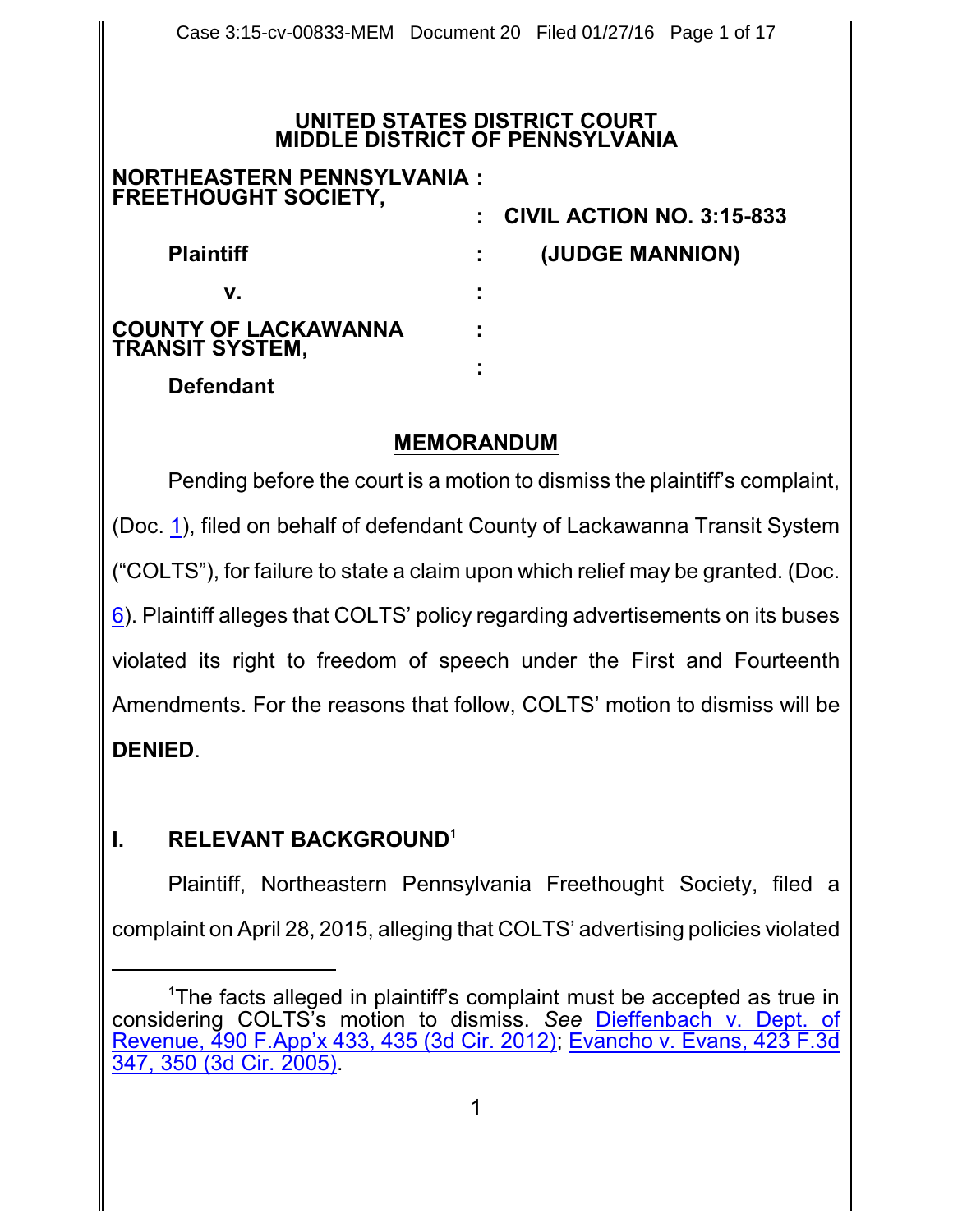its First Amendment right to freedom of speech. Plaintiff is an unincorporated association, with its principal office in Wilkes-Barre, Pennsylvania. Plaintiff alleges that its mission is "to facilitate a social, educational, activist, and philosophical coalition of atheists, agnostics, humanists, secularists, and skeptics predicated on support and community that upholds the separation of church and state and promotes critical thinking." COLTS is a public transportation authority operating under the Municipal Authorities Act of 1945, [53 Pa.C.S.](https://www.westlaw.com/Document/N8D563CA0115C11E48A50879307049736/View/FullText.html?transitionType=Default&contextData=(sc.Default)&VR=3.0&RS=da3.0) §5607, and is headquartered is in Scranton, Pennsylvania. It is alleged that at all relevant times COLTS acted under color of state law.

Plaintiff alleges that COLTS has a longstanding policy of leasing advertising space on its vehicles, both exterior and interior, route schedules, literature, bus shelters, and other property. COLTS has opened its advertising space to the public solely to raise revenue as opposed to further any organizational policy or goal. Plaintiff alleges that COLTS had a practice to exercise its discretion randomly and to favor some viewpoints over others. Plaintiff further alleges that in January 2012 it submitted an advertisement (hereinafter "ad") to COLTS for publication on the exterior of buses stating "Atheist. NEPA Freethought.org." (Doc. [1](http://ecf.pamd.uscourts.gov/doc1/15505054481), Ex. A). In February 2012, COLTS rejected plaintiff's ad since COLTS believed it may spark public debate and attacked religion.

The June 21, 2011 COLTS' Advertising Policy, which was applicable at the time of its initial rejection of plaintiff's ad, prohibited advertising "that is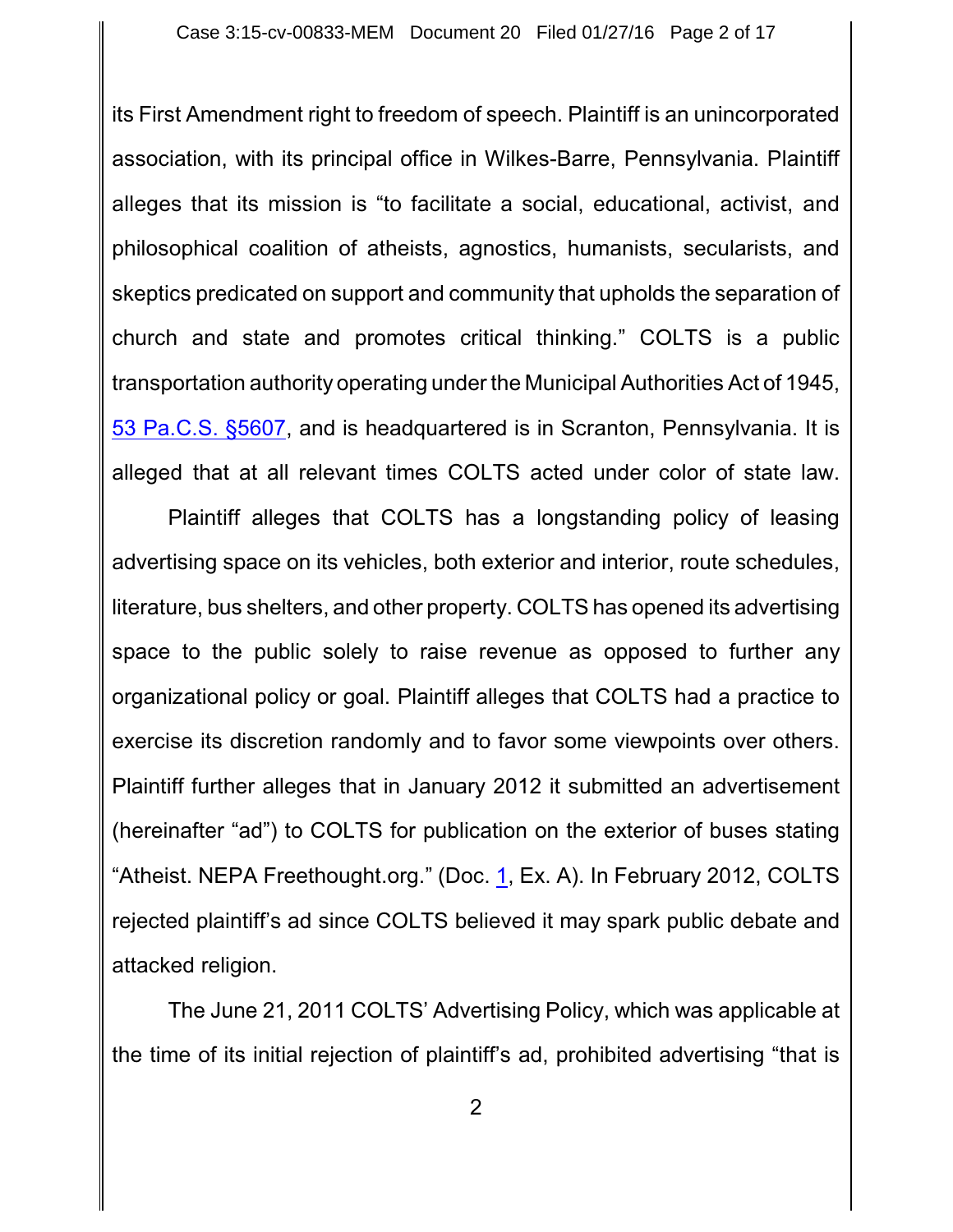deemed in COLTS['] sole discretion to be derogatory to any . . . religion," or "that [is] objectionable, controversial or would generally be offensive to COLTS' ridership based solely on the discretion of COLTS." COLTS' policy further stated that "it is COLTS' declared intent not to allow its transit vehicles or property to become a public forum for dissemination, debate, or discussion of public issues." (Doc. [1](http://ecf.pamd.uscourts.gov/doc1/15505054481), Ex. B). COLTS' policy also prohibited ads for tobacco products, alcohol, and political candidates.

Despite the comments by a COLTS' solicitor to a reporter that COLTS had "been very consistent in not allowing ads that violate the policy," (Doc. [1](http://ecf.pamd.uscourts.gov/doc1/15505054481), Ex. C), plaintiff alleges that before COLTS rejected plaintiff's ad in February 2012, it had accepted several advertisements from religious organizations and ads later deemed to violate its policy, including ads from the following: 1. St. Mary's Byzantine Catholic Church; 2. St. Matthew's Lutheran Church;

3. Christian Women's Devotional Alliance; 4. Hope Church; 5. a School Board candidate; 6. Brewer's Outlet, a beer distributor; and 7. Old Forge Times, an online blog containing links to anti-Semitic websites. Additionally, plaintiff alleges that COLTS had an electric sign on the front of one its buses with the message "God Bless America" and only stopped displaying the message after plaintiff submitted its advertisement.

On August 29, 2013, plaintiff submitted another advertisement for placement on COLTS' busses stating, "Atheists. NEPA Freethought Society. NEPAfreethought.org." (Doc. [1](http://ecf.pamd.uscourts.gov/doc1/15505054481), Ex. D). This ad was also rejected by COLTS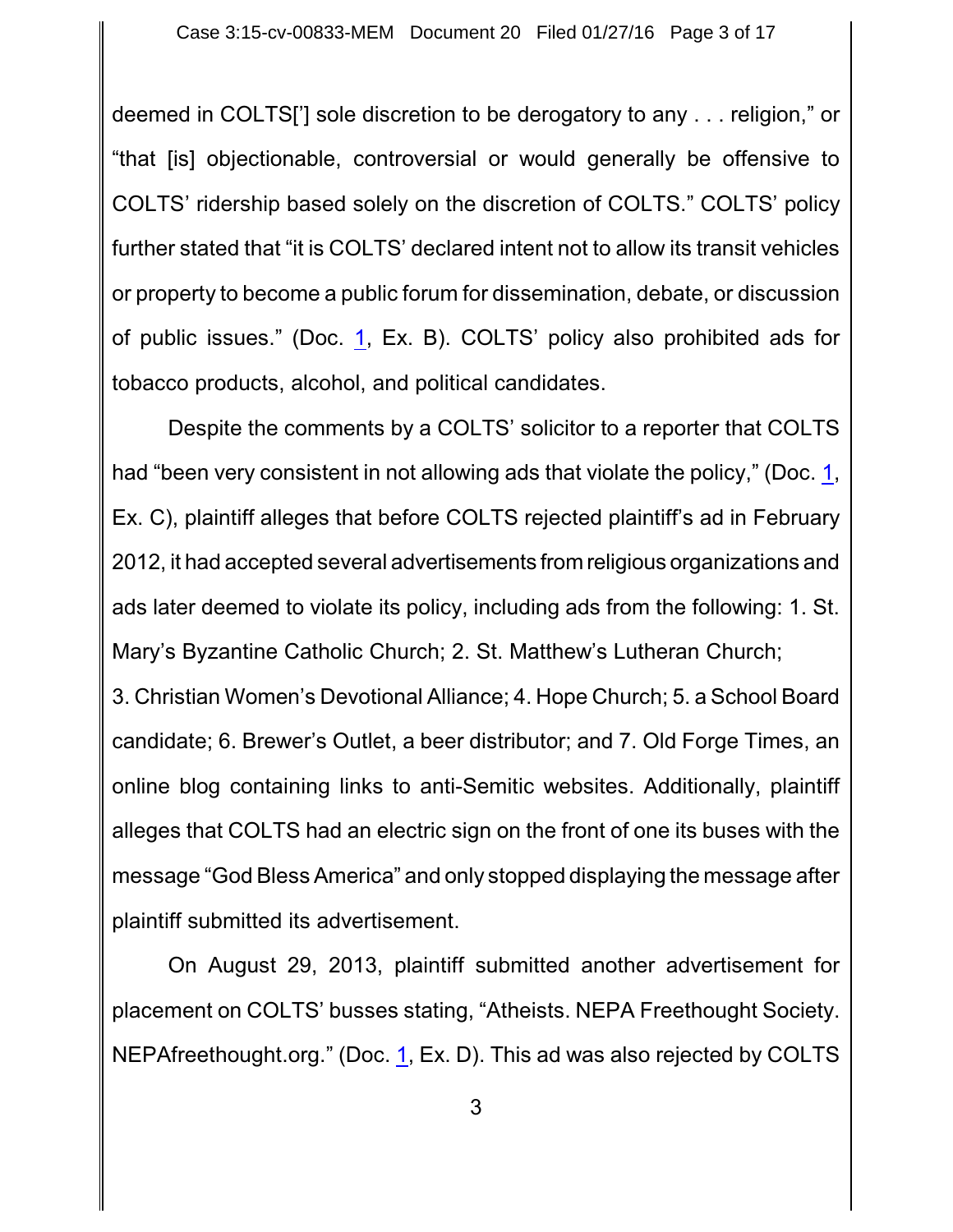in a letter dated September 9, 20[1](http://ecf.pamd.uscourts.gov/doc1/15505054481)3, (Doc.  $1$ , Ex. G), which stated:

COLTS does not accept advertisements that promote the belief that "there is no God" or advertisements that promote the belief that "there is a God." As stated in COLTS' Advertising Policy, it is COLTS' declared intent not to allow its property to become a public forum for the dissemination, debate, or discussion of public issues. The existence or non-existence of a supreme deity is a public issue. COLTS believes that your proposed advertisement may offend or alienate a segment of its ridership and thus negatively affect its revenue. . . . It is COLTS' goal to provide a safe and welcoming environment on its buses for the public at large. The acceptance of ads that promote debate over public issues such as . . . the existence of God in a confined space like the inside of a bus detracts from this goal.

(Emphasis original).

On September 17, 2013, COLTS adopted a new advertising policy. (Doc. [1](http://ecf.pamd.uscourts.gov/doc1/15505054481), Ex. F). The 2013 policy provides that COLTS will not accept advertisements: "that promote the existence or non-existence of a supreme deity, deities, being or beings; that address, promote, criticize or attack a religion or religions, religious beliefs or lack of religious beliefs; that directly quote or cite scriptures, religious text or texts involving religious beliefs or lack of religious beliefs; or are otherwise religious in nature." It also provides that it is COLTS' "intent to maintain its advertising space on its property as a nonpublic forum and not to allow its transit vehicles or property to become a public forum for the dissemination, debate, or discussion of public issues or issues that are political or religious in nature." Plaintiff alleges that COLTS implemented its 2013 policy "purportedly designed to prevent controversy and 'public debate' in a vague, inconsistent, and discretionary manner."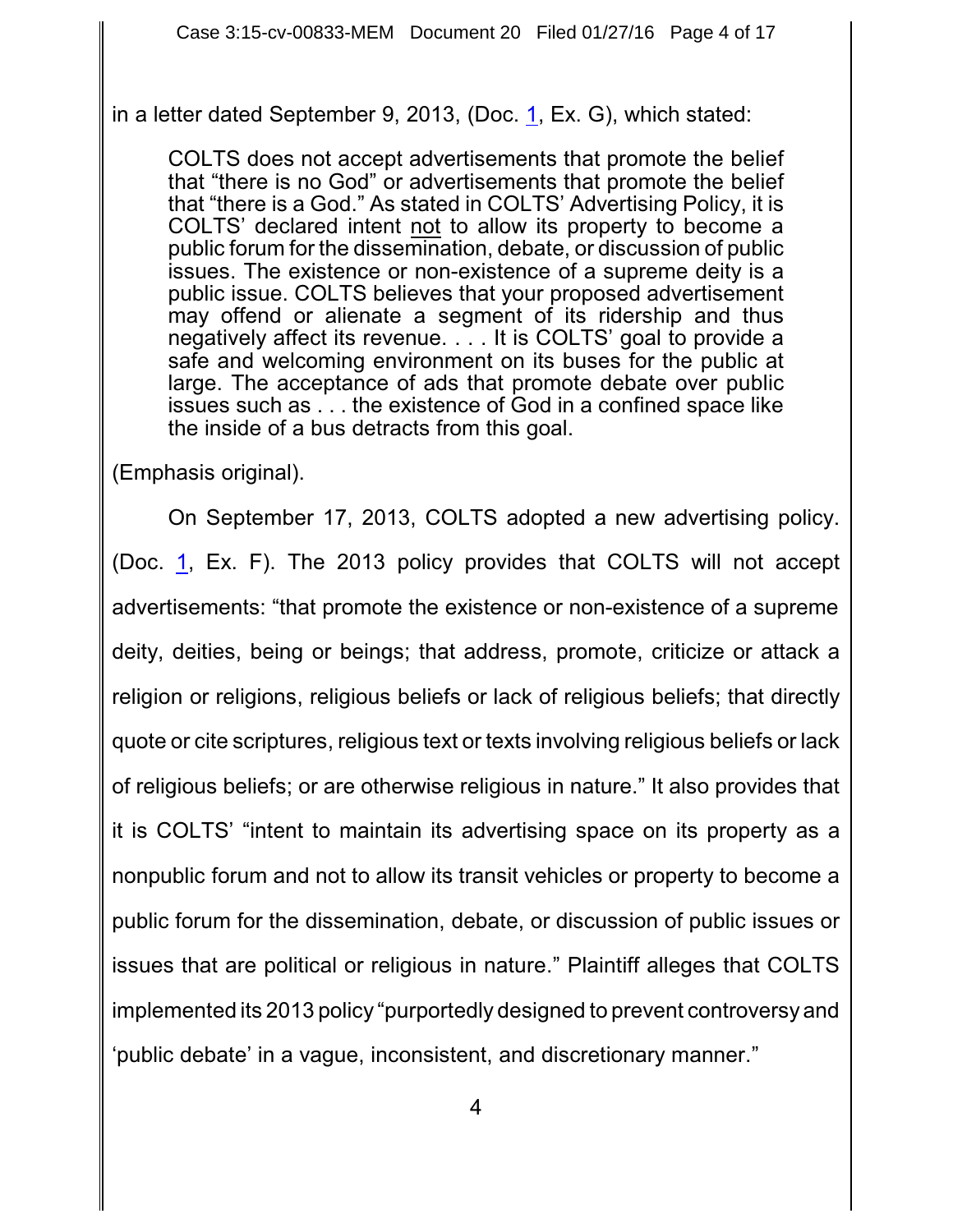On July 21, 2014, plaintiff submitted a new ad which was nearly identical to its previously rejected ads and, its new ad was rejected under COLTS' 2013 policy. (Doc. [1](http://ecf.pamd.uscourts.gov/doc1/15505054481), Exs. G & H). Also, on July 21, 2014, plaintiff submitted another new ad which merely stated "NEPA Freethought Society. Meetup.com/nepafreethoughtsociety." (Doc. [1](http://ecf.pamd.uscourts.gov/doc1/15505054481), Ex. I). This latest ad was accepted by COLTS for publication on July 21, 2014 and, it began to run on a bus in October 2014.

Plaintiff alleges that all restrictions on advertising and concerns regarding religious advertisements were ignored by COLTS until it tried to advertise, and that the ad space on COLTS' property had been historically available to all speakers. In fact, it is alleged that for at least a decade prior to January 2012, COLTS had never rejected any advertisement. Plaintiff also states that it seeks "to run one of [its] previously rejected 'atheist' ads, to further its mission of bringing like-minded individuals together for social, educational, and philosophical discussion related to their belief in the nonexistence of god." Additionally, plaintiff alleges that "COLTS' application of its Policy hindered and will continue to hinder [plaintiff] from achieving its goals by preventing it from running any advertisement on COLTS busses in 2012 and 2013 and by forcing [plaintiff] to omit the word 'atheist' from any advertisement, rendering the meaning of the advertisement and focus of the group unclear, thus interfering with [plaintiff's] efforts to reach its intended audience."

5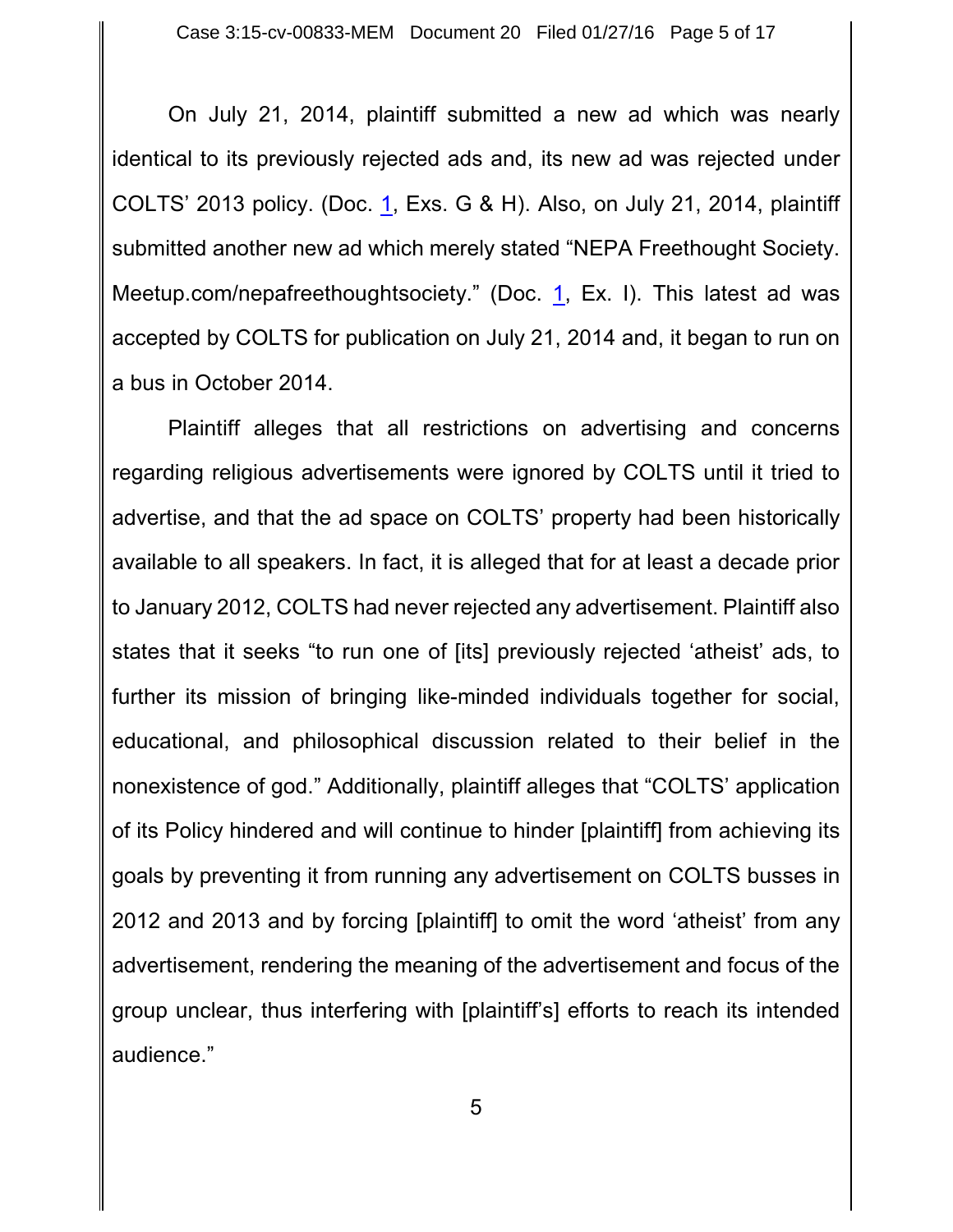Count I of the complaint raises claims under the First and Fourteenth Amendments pursuant to [42 U.S.C.](https://www.westlaw.com/Document/NDFE80F60AFF711D8803AE0632FEDDFBF/View/FullText.html?transitionType=Default&contextData=(sc.Default)&VR=3.0&RS=da3.0) §1983 and alleges that COLTS' advertising policy violates plaintiff's free speech right.<sup>2</sup> Specifically, plaintiff alleges that COLTS' refusal to run its ads with the word "atheist" in them is an impermissible content and viewpoint based restriction on its rights under the free speech clause of the First Amendment. Plaintiff requests both declaratory and injunctive relief to remedy alleged ongoing violations of its constitutional rights. <sup>3</sup> Specifically, plaintiff seeks a declaration that COLTS' rejection of its ads violates the First Amendment and a declaration that COLTS' 2013 policy violates the First Amendment. Plaintiff also seeks a permanent injunction prohibiting COLTS from enforcing its 2013 policy. Further, plaintiff requests costs and attorney's fees under 42 U.S.C. §1988.

On June 25, 2015, COLTS filed a motion to dismiss for failure to state a claim upon which relief may be granted under Fed. R. Civ. P. [12\(b\)\(6\)](http://westlaw.com/find/default.wl?ft=L&docname=USFRCPR12&rs=btil2.0&rp=%2ffind%2fdefault.wl&fn=_top&findtype=L&vr=2.0&db=1000600&wbtoolsId=USFRCPR12&HistoryType=F), (Doc. [6](http://ecf.pamd.uscourts.gov/doc1/15505119436)), and a brief in support, (Doc. [7](http://ecf.pamd.uscourts.gov/doc1/15505119457)). After being granted an extension of time,

<sup>&</sup>lt;sup>2</sup>Insofar as plaintiff states its claims also fall under the Fourteenth Amendment, the court construes its reference to this Amendment to invoke the incorporation doctrine. *See* Williams v. Papi, [30 F.Supp.3d 306 \(M.D.Pa.](https://www.westlaw.com/Document/I24e976de069911e4b4bafa136b480ad2/View/FullText.html?transitionType=Default&contextData=(sc.Default)&VR=3.0&RS=da3.0) [2014\)](https://www.westlaw.com/Document/I24e976de069911e4b4bafa136b480ad2/View/FullText.html?transitionType=Default&contextData=(sc.Default)&VR=3.0&RS=da3.0) ("Under the incorporation doctrine, the [First] Amendment and other provisions of the Bill of Rights apply on their face only to the federal government, and were incorporated against the states later by operation of the Fourteenth Amendment's Due Process Clause.") (citations omitted).

<sup>3</sup>*See* Blakeney v. Marsico, [340 Fed.Appx.](https://www.westlaw.com/Document/I0f51d5ca872311deabded03f2b83b8a4/View/FullText.html?transitionType=Default&contextData=(sc.Default)&VR=3.0&RS=da3.0&fragmentIdentifier=co_pp_sp_6538_780) 778, 780 (3d Cir. 2009) (Third Circuit held that to satisfy the standing requirement of Article III, party seeking declaratory relief must allege that there is a substantial likelihood that he will suffer harm in the future).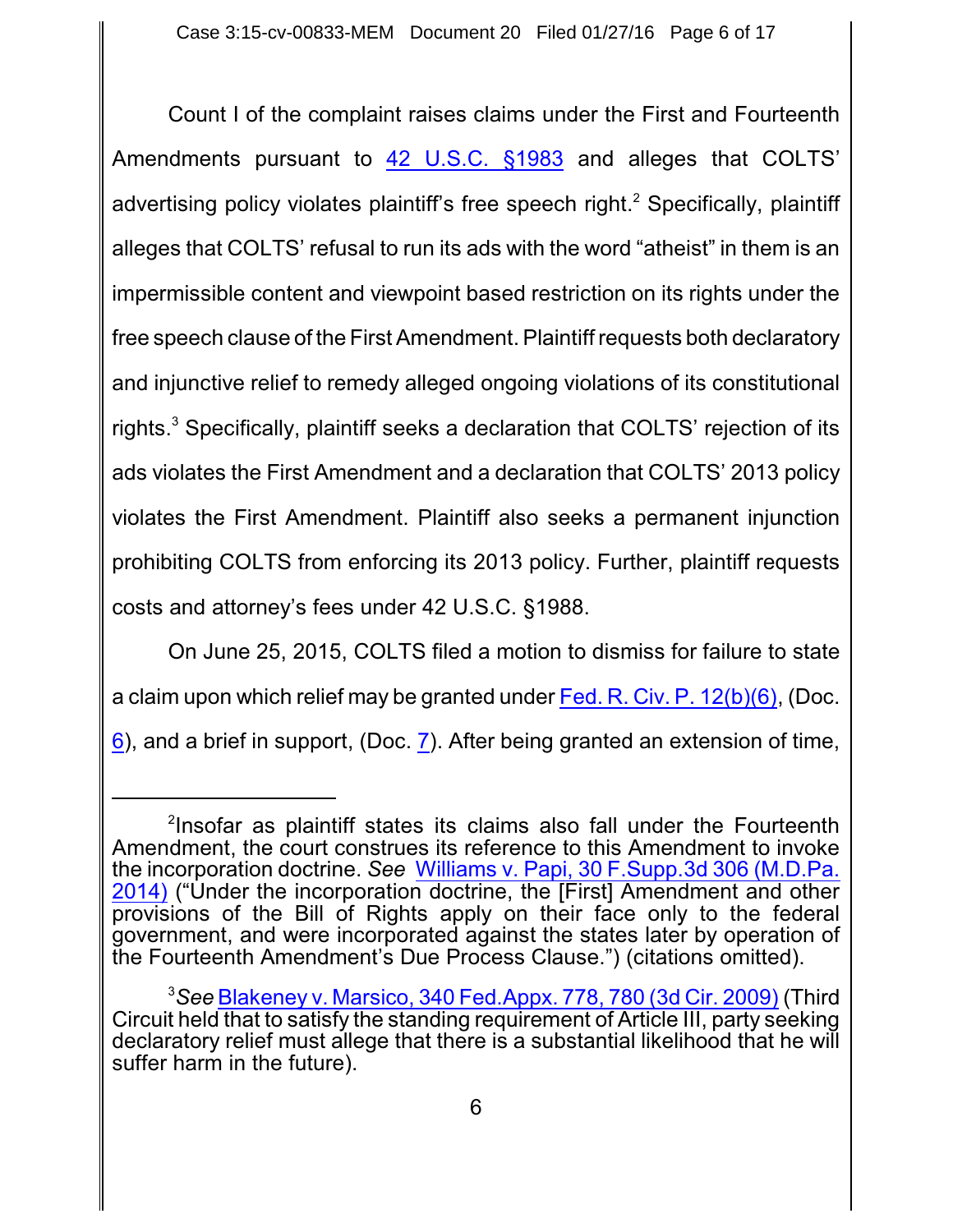plaintiff filed its brief in opposition to the motion on July 27, 2015. (Doc. [10](http://ecf.pamd.uscourts.gov/doc1/15505151912)). COLTS filed its reply brief on August 10, 2015. (Doc. [11](http://ecf.pamd.uscourts.gov/doc1/15505166282)). The motion is now ripe for the court's review.

The court has jurisdiction over this action pursuant to [28 U.S.C.](https://www.westlaw.com/Document/NCC2763E0A35911D88B25BBE406C5D950/View/FullText.html?transitionType=Default&contextData=(sc.Default)&VR=3.0&RS=da3.0) §§1331 and1343(a), and venue is proper in this district since the defendant is located here and the claims accrued here.

### **II. STANDARDS OF REVIEW**

## **A. Rule 12(b)(6)**

COLTS' motion to dismiss is brought pursuant to the provisions of [Fed.R.Civ.P. 12\(b\)\(6\)](https://www.westlaw.com/Document/N96C8CD1043A111DC8D9EC9ECEEDEF2EE/View/FullText.html?transitionType=Default&contextData=(sc.Default)&VR=3.0&RS=da3.0). This rule provides for the dismissal of a complaint, in whole or in part, if the plaintiff fails to state a claim upon which relief can be granted. The moving party bears the burden of showing that no claim has been stated, Hedges v. [United States,](https://www.westlaw.com/Document/I015592e7ad4e11d9bc61beebb95be672/View/FullText.html?transitionType=Default&contextData=(sc.Default)&VR=3.0&RS=da3.0&fragmentIdentifier=co_pp_sp_506_750) 404 F.3d 744, 750 (3d Cir. 2005), and dismissal is appropriate only if, accepting all of the facts alleged in the complaint as true, the plaintiff has failed to plead "enough facts to state a claim to relief that is plausible on its face," [Bell Atlantic](https://www.westlaw.com/Document/Ib53eb62e07a011dcb035bac3a32ef289/View/FullText.html?transitionType=Default&contextData=(sc.Default)&VR=3.0&RS=da3.0&fragmentIdentifier=co_pp_sp_708_1974) Corp. v. Twombly, 550 U.S. 544, 127 S. Ct. 1955, [1974 \(2007\)](https://www.westlaw.com/Document/Ib53eb62e07a011dcb035bac3a32ef289/View/FullText.html?transitionType=Default&contextData=(sc.Default)&VR=3.0&RS=da3.0&fragmentIdentifier=co_pp_sp_708_1974) (abrogating "no set of facts" language found in Conley v. Gibson, 355 U.S. 41, [45-46 \(1957\)](https://www.westlaw.com/Document/Id79a1634517711dca1e6fa81e64372bf/View/FullText.html?transitionType=Default&contextData=(sc.Default)&VR=3.0&RS=da3.0&fragmentIdentifier=co_pp_sp_780_45)). The facts alleged must be sufficient to "raise a right to relief above the speculative level." [Twombly,](https://www.westlaw.com/Document/Ib53eb62e07a011dcb035bac3a32ef289/View/FullText.html?transitionType=Default&contextData=(sc.Default)&VR=3.0&RS=da3.0&fragmentIdentifier=co_pp_sp_708_1965) [550 U.S.](https://www.westlaw.com/Document/Ib53eb62e07a011dcb035bac3a32ef289/View/FullText.html?transitionType=Default&contextData=(sc.Default)&VR=3.0&RS=da3.0&fragmentIdentifier=co_pp_sp_708_1965) 544, 127 S. Ct. at 1965. This requirement "calls for enough fact[s] to raise a reasonable expectation that discovery will reveal evidence of"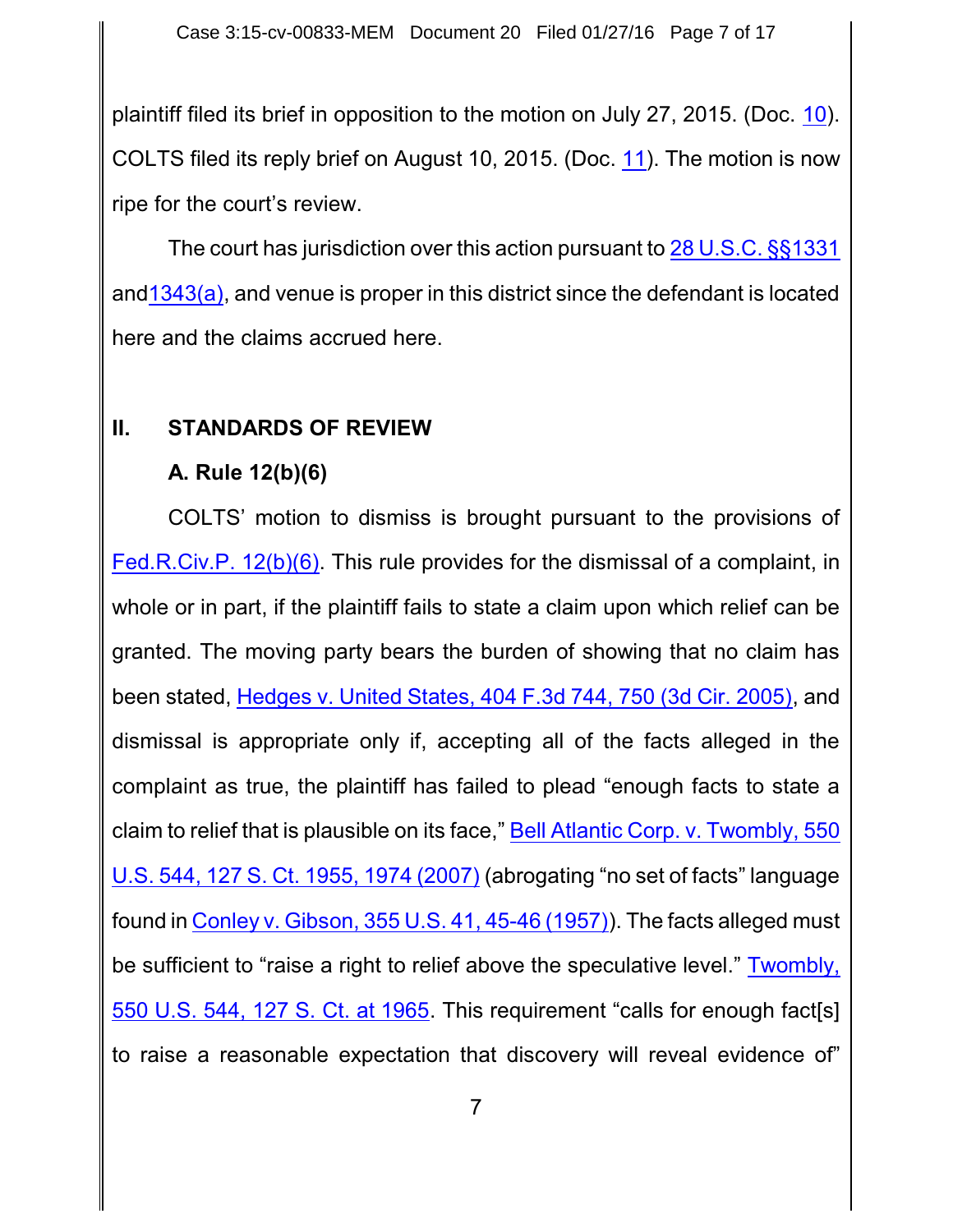necessary elements of the plaintiff's cause of action. *[Id.](https://www.westlaw.com/Document/Ib53eb62e07a011dcb035bac3a32ef289/View/FullText.html?transitionType=Default&contextData=(sc.Default)&VR=3.0&RS=da3.0)* Furthermore, in order to satisfy federal pleading requirements, the plaintiff must "provide the grounds of his entitlement to relief," which "requires more than labels and conclusions, and a formulaic recitation of the elements of a cause of action will not do." Phillips v. County of Allegheny, [515 F.3d 224,](https://www.westlaw.com/Document/I70b93fd2d3f111dcb6a3a099756c05b7/View/FullText.html?transitionType=Default&contextData=(sc.Default)&VR=3.0&RS=da3.0&fragmentIdentifier=co_pp_sp_506_231) 231 (3d Cir. 2008) (brackets and quotations marks omitted) (quoting [Twombly,](https://www.westlaw.com/Document/Ib53eb62e07a011dcb035bac3a32ef289/View/FullText.html?transitionType=Default&contextData=(sc.Default)&VR=3.0&RS=da3.0&fragmentIdentifier=co_pp_sp_708_1964) 550 U.S. 544, [127 S. Ct.](https://www.westlaw.com/Document/Ib53eb62e07a011dcb035bac3a32ef289/View/FullText.html?transitionType=Default&contextData=(sc.Default)&VR=3.0&RS=da3.0&fragmentIdentifier=co_pp_sp_708_1964) at 1964-65).

In considering a motion to dismiss, the court generally relies on the complaint, attached exhibits, and matters of public record. *See* [Sands](https://www.westlaw.com/Document/I7fe7c94f65f211dcbd4c839f532b53c5/View/FullText.html?transitionType=Default&contextData=(sc.Default)&VR=3.0&RS=da3.0) v. McCormick, [502 F.3d 263 \(3d Cir.](https://www.westlaw.com/Document/I7fe7c94f65f211dcbd4c839f532b53c5/View/FullText.html?transitionType=Default&contextData=(sc.Default)&VR=3.0&RS=da3.0) 2007). The court may also consider "undisputedly authentic document[s] that a defendant attaches as an exhibit to a motion to dismiss if the plaintiff's claims are based on the [attached] documents." Pension Benefit Guar. [Corp. v. White Consol. Indus., 998 F.2d](https://www.westlaw.com/Document/I1fe1754196fa11d9bdd1cfdd544ca3a4/View/FullText.html?transitionType=Default&contextData=(sc.Default)&VR=3.0&RS=da3.0&fragmentIdentifier=co_pp_sp_350_1196) 1192, [1196 \(3d Cir.](https://www.westlaw.com/Document/I1fe1754196fa11d9bdd1cfdd544ca3a4/View/FullText.html?transitionType=Default&contextData=(sc.Default)&VR=3.0&RS=da3.0&fragmentIdentifier=co_pp_sp_350_1196) 1993). Moreover, "documents whose contents are alleged in the complaint and whose authenticity no party questions, but which are not physically attached to the pleading, may be considered." [Pryor v.](https://www.westlaw.com/Document/I9cdae88479d411d9ac1ffa9f33b6c3b0/View/FullText.html?transitionType=Default&contextData=(sc.Default)&VR=3.0&RS=da3.0&fragmentIdentifier=co_pp_sp_506_560) Nat'l [Collegiate Athletic](https://www.westlaw.com/Document/I9cdae88479d411d9ac1ffa9f33b6c3b0/View/FullText.html?transitionType=Default&contextData=(sc.Default)&VR=3.0&RS=da3.0&fragmentIdentifier=co_pp_sp_506_560) Ass'n, 288 F.3d 548, 560 (3d Cir. 2002). However, the court may not rely on other parts of the record in determining a motion to dismiss. *See* Jordan v. Fox, Rothschild, [O'Brien & Frankel,](https://www.westlaw.com/Document/I2cba35b9970211d9bc61beebb95be672/View/FullText.html?transitionType=Default&contextData=(sc.Default)&VR=3.0&RS=da3.0&fragmentIdentifier=co_pp_sp_506_1261) 20 F.3d 1250, [1261 \(3d Cir.](https://www.westlaw.com/Document/I2cba35b9970211d9bc61beebb95be672/View/FullText.html?transitionType=Default&contextData=(sc.Default)&VR=3.0&RS=da3.0&fragmentIdentifier=co_pp_sp_506_1261) 1994).

Generally, the court should grant leave to amend a complaint before dismissing it as merely deficient. *See*, *e.g.*, [Fletcher-Harlee Corp.](https://www.westlaw.com/Document/I0f0eb4ffe38111dbaf8dafd7ee2b8b26/View/FullText.html?transitionType=Default&contextData=(sc.Default)&VR=3.0&RS=da3.0&fragmentIdentifier=co_pp_sp_506_252) v. Pote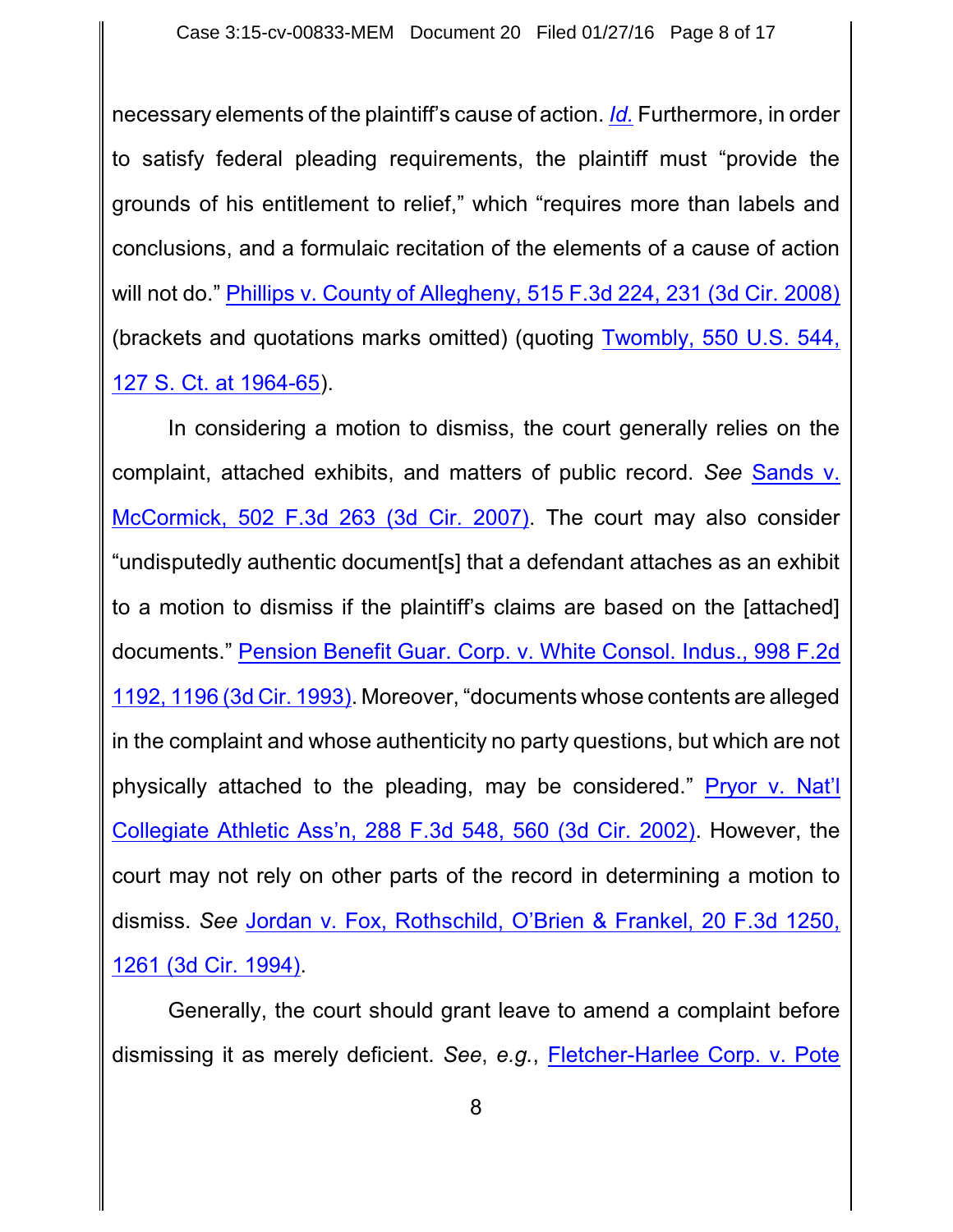Case 3:15-cv-00833-MEM Document 20 Filed 01/27/16 Page 9 of 17

Concrete Contractors, Inc., 482 F.3d 247, 252 (3d Cir. 2007); [Grayson v.](https://www.westlaw.com/Document/Ib4dc826979d711d99c4dbb2f0352441d/View/FullText.html?transitionType=Default&contextData=(sc.Default)&VR=3.0&RS=da3.0&fragmentIdentifier=co_pp_sp_506_108) Mayview State Hosp., [293 F.3d 103,](https://www.westlaw.com/Document/Ib4dc826979d711d99c4dbb2f0352441d/View/FullText.html?transitionType=Default&contextData=(sc.Default)&VR=3.0&RS=da3.0&fragmentIdentifier=co_pp_sp_506_108) 108 (3d Cir. 2002); [Shane v.](https://www.westlaw.com/Document/Id33a4bb7798311d99c4dbb2f0352441d/View/FullText.html?transitionType=Default&contextData=(sc.Default)&VR=3.0&RS=da3.0&fragmentIdentifier=co_pp_sp_506_116) Fauver, 213 F.3d 113, [116-17 \(3d Cir.](https://www.westlaw.com/Document/Id33a4bb7798311d99c4dbb2f0352441d/View/FullText.html?transitionType=Default&contextData=(sc.Default)&VR=3.0&RS=da3.0&fragmentIdentifier=co_pp_sp_506_116) 2000). "Dismissal without leave to amend is justified only on the grounds of bad faith, undue delay, prejudice, or futility." [Alston v.](https://www.westlaw.com/Document/I6abb6ee489fd11d9ac45f46c5ea084a3/View/FullText.html?transitionType=Default&contextData=(sc.Default)&VR=3.0&RS=da3.0&fragmentIdentifier=co_pp_sp_506_236) Parker, [363 F.3d 229,](https://www.westlaw.com/Document/I6abb6ee489fd11d9ac45f46c5ea084a3/View/FullText.html?transitionType=Default&contextData=(sc.Default)&VR=3.0&RS=da3.0&fragmentIdentifier=co_pp_sp_506_236) 236 (3d Cir. 2004).

### **B. Section 1983**

To state a claim under §1983, a plaintiff must meet two threshold requirements. A plaintiff must allege: 1) that the alleged misconduct was committed by a person acting under color of state law; and 2) that as a result, he was deprived of rights, privileges, or immunities secured by the Constitution or laws of the United States. West v. Atkins, 487 U.S. [42 \(1988\)](https://www.westlaw.com/Document/I1786319b9c1f11d993e6d35cc61aab4a/View/FullText.html?transitionType=Default&contextData=(sc.Default)&VR=3.0&RS=da3.0); Parratt v. Taylor, 451 U.S. 527, [535 \(1981\)](https://www.westlaw.com/Document/I618278869c1f11d9bc61beebb95be672/View/FullText.html?transitionType=Default&contextData=(sc.Default)&VR=3.0&RS=da3.0&fragmentIdentifier=co_pp_sp_780_535), *overruled in part on other grounds*, Daniels v. [Williams,](https://www.westlaw.com/Link/Document/FullText?cite=474US327&VR=3.0&RS=da3.0) 474 U.S. 327, 330-331 (1986). If a defendant fails to act under color of state law when engaged in the alleged misconduct, a civil rights claim under §1983 fails as a matter of jurisdiction, [Polk Cnty. v.](https://www.westlaw.com/Document/I178f324e9c1f11d993e6d35cc61aab4a/View/FullText.html?transitionType=Default&contextData=(sc.Default)&VR=3.0&RS=da3.0&fragmentIdentifier=co_pp_sp_780_315) Dodson, 454 U.S. 312, [315 \(1981\)](https://www.westlaw.com/Document/I178f324e9c1f11d993e6d35cc61aab4a/View/FullText.html?transitionType=Default&contextData=(sc.Default)&VR=3.0&RS=da3.0&fragmentIdentifier=co_pp_sp_780_315), and there is no need to determine whether a federal right has been violated. [Rendell-Baker v. Kohn, 457 U.S. 830, 838](https://www.westlaw.com/Document/I72eafe199c9a11d991d0cc6b54f12d4d/View/FullText.html?transitionType=Default&contextData=(sc.Default)&VR=3.0&RS=da3.0&fragmentIdentifier=co_pp_sp_780_838)  $(1982)$ 

Since COLTS is a municipal agency, the standards annunciated in *Monell* apply to it. *See* Malles v. Lehigh County, [639 F.Supp.2d 566 \(E.D.Pa.](https://www.westlaw.com/Document/I4cec04b27d2d11de9988d233d23fe599/View/FullText.html?transitionType=Default&contextData=(sc.Default)&VR=3.0&RS=da3.0) [2009\)](https://www.westlaw.com/Document/I4cec04b27d2d11de9988d233d23fe599/View/FullText.html?transitionType=Default&contextData=(sc.Default)&VR=3.0&RS=da3.0). Under the Supreme Court precedent of Monell v. Dep't. of [Soc. Servs.,](https://www.westlaw.com/Document/I6184263e9c1f11d9bc61beebb95be672/View/FullText.html?transitionType=Default&contextData=(sc.Default)&VR=3.0&RS=da3.0&fragmentIdentifier=co_pp_sp_780_694)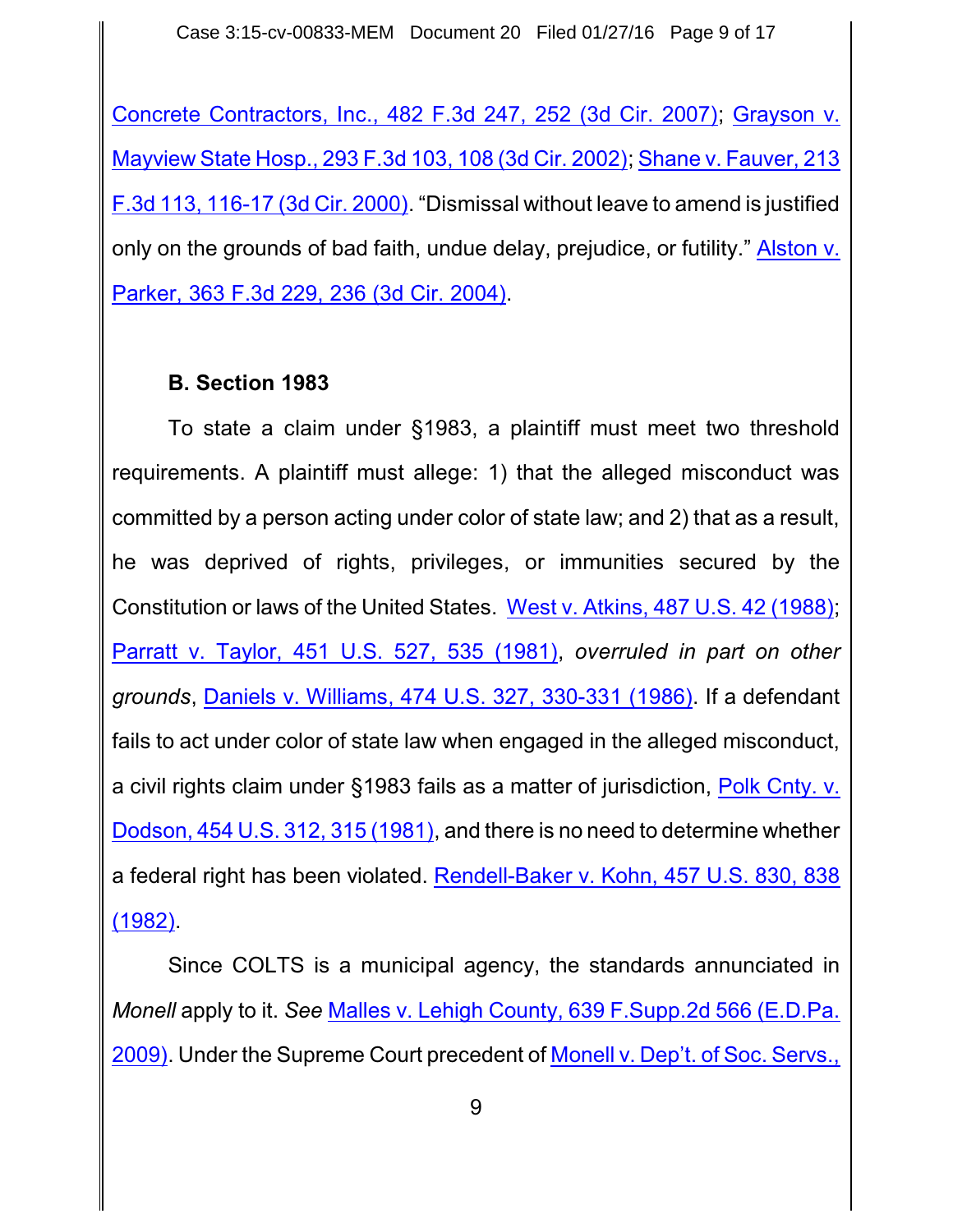436 U.S. 658, 694 (1978), a municipality can be held liable under §1983 only if the plaintiff shows that the violation of his federally protected rights resulted from the enforcement of a "policy" or "custom" of the local government. A court may find that a municipal policy exists when a "'decisionmaker possess[ing] final authority to establish municipal policy with respect to the action' issues an official proclamation, policy, or edict." [Andrews](https://www.westlaw.com/Document/I381cd647971d11d9bc61beebb95be672/View/FullText.html?transitionType=Default&contextData=(sc.Default)&VR=3.0&RS=da3.0&fragmentIdentifier=co_pp_sp_350_1480) v. City of Philadelphia, [895 F.2d 1469,](https://www.westlaw.com/Document/I381cd647971d11d9bc61beebb95be672/View/FullText.html?transitionType=Default&contextData=(sc.Default)&VR=3.0&RS=da3.0&fragmentIdentifier=co_pp_sp_350_1480) 1480 (3d Cir. 1990) (quoting [Pembaur v.](https://www.westlaw.com/Document/I618c8aa09c1f11d9bc61beebb95be672/View/FullText.html?transitionType=Default&contextData=(sc.Default)&VR=3.0&RS=da3.0&fragmentIdentifier=co_pp_sp_780_481) City of Cincinnati, 475 U.S. 469, [481 \(1986\)](https://www.westlaw.com/Document/I618c8aa09c1f11d9bc61beebb95be672/View/FullText.html?transitionType=Default&contextData=(sc.Default)&VR=3.0&RS=da3.0&fragmentIdentifier=co_pp_sp_780_481)). It is also possible for a court to find the existence of a municipal policy in "the isolated decision of an executive municipal policymaker." City of St. Louis v. [Praprotnik,](https://www.westlaw.com/Document/I178cc14f9c1f11d993e6d35cc61aab4a/View/FullText.html?transitionType=Default&contextData=(sc.Default)&VR=3.0&RS=da3.0&fragmentIdentifier=co_pp_sp_780_139) 485 U.S. 112, 139 [\(1988\)](https://www.westlaw.com/Document/I178cc14f9c1f11d993e6d35cc61aab4a/View/FullText.html?transitionType=Default&contextData=(sc.Default)&VR=3.0&RS=da3.0&fragmentIdentifier=co_pp_sp_780_139). "A course of conduct is considered to be a 'custom' when, though not authorized by law, 'such practices of state officials [are] so permanent and well settled' as to virtually constitute law." Andrews, [895 F.2d at](https://www.westlaw.com/Document/I381cd647971d11d9bc61beebb95be672/View/FullText.html?transitionType=Default&contextData=(sc.Default)&VR=3.0&RS=da3.0&fragmentIdentifier=co_pp_sp_350_1480) 1480 (citations omitted). There must be a "direct causal link" between the municipal policy or custom and the alleged constitutional violation. City of [Canton,](https://www.westlaw.com/Document/I6b457f649c2511d9bc61beebb95be672/View/FullText.html?transitionType=Default&contextData=(sc.Default)&VR=3.0&RS=da3.0&fragmentIdentifier=co_pp_sp_780_385) Ohio v. Harris, [489 U.S. 378,](https://www.westlaw.com/Document/I6b457f649c2511d9bc61beebb95be672/View/FullText.html?transitionType=Default&contextData=(sc.Default)&VR=3.0&RS=da3.0&fragmentIdentifier=co_pp_sp_780_385) 385 (1989).

### **III. DISCUSSION**

The Supreme Court has long established that a citizen's ability to participate in free debate on matters of public importance is "the core value of the Free Speech Clause of the First Amendment." [Pickering v. Bd.](https://www.westlaw.com/Document/I179944619c1f11d993e6d35cc61aab4a/View/FullText.html?transitionType=Default&contextData=(sc.Default)&VR=3.0&RS=da3.0&fragmentIdentifier=co_pp_sp_780_573) of Educ., 391 U.S. 563, [573 \(1968\)](https://www.westlaw.com/Document/I179944619c1f11d993e6d35cc61aab4a/View/FullText.html?transitionType=Default&contextData=(sc.Default)&VR=3.0&RS=da3.0&fragmentIdentifier=co_pp_sp_780_573); *see also* Connick [v. Myers,](https://www.westlaw.com/Document/I1d1a06e29c9711d993e6d35cc61aab4a/View/FullText.html?transitionType=Default&contextData=(sc.Default)&VR=3.0&RS=da3.0&fragmentIdentifier=co_pp_sp_780_145) 461 U.S. 138,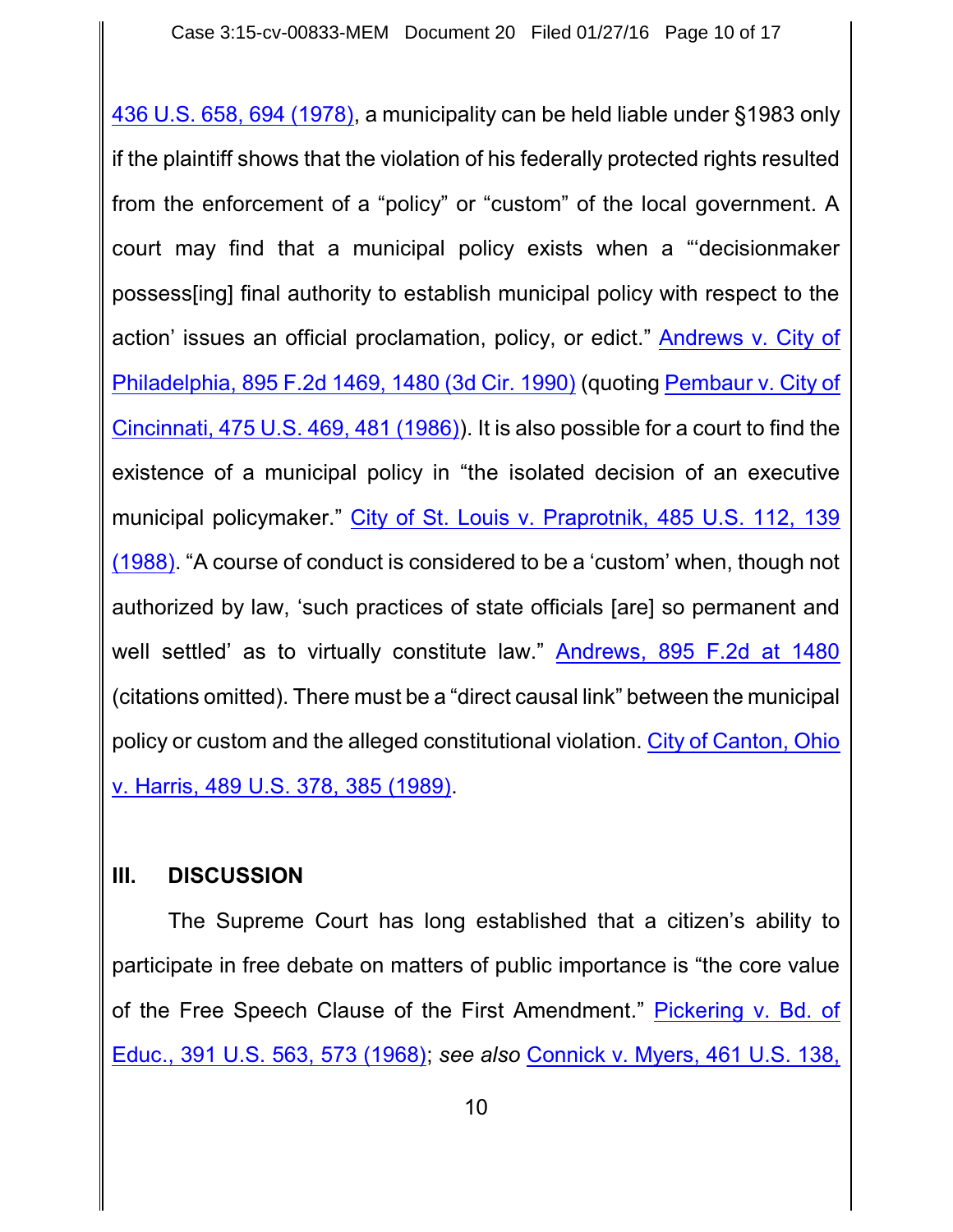145 (1983); NAACP v. [Claiborne Hardware Co., 458 U.S.](https://www.westlaw.com/Document/I178e6ef79c1f11d993e6d35cc61aab4a/View/FullText.html?transitionType=Default&contextData=(sc.Default)&VR=3.0&RS=da3.0&fragmentIdentifier=co_pp_sp_780_913) 886, 913 (1982).

However, "[t]he government does not have 'to grant access to all who wish to exercise their right to free speech on every type of [public] property without regard to the nature of the property or to the disruption that might be caused by the speaker's activities.'" [Pittsburgh League of](https://www.westlaw.com/Document/I05efcc1ebf8211e086cdc006bc7eafe7/View/FullText.html?transitionType=Default&contextData=(sc.Default)&VR=3.0&RS=da3.0&fragmentIdentifier=co_pp_sp_506_295) Young Voters Educ. Fund v. Port Authority of Allegheny County, [653 F.3d 290,](https://www.westlaw.com/Document/I05efcc1ebf8211e086cdc006bc7eafe7/View/FullText.html?transitionType=Default&contextData=(sc.Default)&VR=3.0&RS=da3.0&fragmentIdentifier=co_pp_sp_506_295) 295 (3d Cir. 2011) (quoting Cornelius v. NAACP [Legal Defense & Educ.](https://www.westlaw.com/Document/I2356e6f39c1e11d9bdd1cfdd544ca3a4/View/FullText.html?transitionType=Default&contextData=(sc.Default)&VR=3.0&RS=da3.0&fragmentIdentifier=co_pp_sp_780_799%e2%80%93800) Fund, Inc., 473 U.S. 788, 799–800, 105 S.Ct. [3439 \(1985\)](https://www.westlaw.com/Document/I2356e6f39c1e11d9bdd1cfdd544ca3a4/View/FullText.html?transitionType=Default&contextData=(sc.Default)&VR=3.0&RS=da3.0&fragmentIdentifier=co_pp_sp_780_799%e2%80%93800)). "The Supreme Court has developed a forum analysis to determine when the government's interest in limiting the use of its property outweighs the interest of those wishing to use the property as a place for expressive activity." [Id.](https://www.westlaw.com/Document/I2356e6f39c1e11d9bdd1cfdd544ca3a4/View/FullText.html?transitionType=Default&contextData=(sc.Default)&VR=3.0&RS=da3.0) (citing [Cornelius,](https://www.westlaw.com/Document/I2356e6f39c1e11d9bdd1cfdd544ca3a4/View/FullText.html?transitionType=Default&contextData=(sc.Default)&VR=3.0&RS=da3.0&fragmentIdentifier=co_pp_sp_780_799%e2%80%93800) 473 U.S. at 799–800).

The Supreme Court has found that there are three types of fora. Id. (citation omitted). The type of forum determines the level of scrutiny to which the restrictions on speech are subjected. "In traditional public fora, content-based restrictions on speech are subject to strict scrutiny (i.e., the restrictions must be narrowly tailored to serve a compelling governmental interest)". Id. (citing Perry Educ. Ass'n v. Perry [Local Educators' Ass'n,](https://www.westlaw.com/Document/I237348959c1e11d9bdd1cfdd544ca3a4/View/FullText.html?transitionType=Default&contextData=(sc.Default)&VR=3.0&RS=da3.0&fragmentIdentifier=co_pp_sp_780_45) 460 U.S. 37, 45, 103 S.Ct. [948 \(1983\)](https://www.westlaw.com/Document/I237348959c1e11d9bdd1cfdd544ca3a4/View/FullText.html?transitionType=Default&contextData=(sc.Default)&VR=3.0&RS=da3.0&fragmentIdentifier=co_pp_sp_780_45)). In designated public fora, "content-based restrictions are subject to strict scrutiny." Id. at [296](https://www.westlaw.com/Document/I05efcc1ebf8211e086cdc006bc7eafe7/View/FullText.html?transitionType=Default&contextData=(sc.Default)&VR=3.0&RS=da3.0&fragmentIdentifier=co_pp_sp_506_296) (citing [Perry, 460 U.S.](https://www.westlaw.com/Document/I237348959c1e11d9bdd1cfdd544ca3a4/View/FullText.html?transitionType=Default&contextData=(sc.Default)&VR=3.0&RS=da3.0&fragmentIdentifier=co_pp_sp_780_45) at [45](https://www.westlaw.com/Document/I237348959c1e11d9bdd1cfdd544ca3a4/View/FullText.html?transitionType=Default&contextData=(sc.Default)&VR=3.0&RS=da3.0&fragmentIdentifier=co_pp_sp_780_45)). The third type of fora consists of "public property that 'is not by tradition or designation a forum for public communication' [and this] constitutes a nonpublic forum." [Id.](https://www.westlaw.com/Document/I237348959c1e11d9bdd1cfdd544ca3a4/View/FullText.html?transitionType=Default&contextData=(sc.Default)&VR=3.0&RS=da3.0) (citing Perry, [460 U.S.](https://www.westlaw.com/Document/I237348959c1e11d9bdd1cfdd544ca3a4/View/FullText.html?transitionType=Default&contextData=(sc.Default)&VR=3.0&RS=da3.0&fragmentIdentifier=co_pp_sp_780_46) at 46). "Access to a nonpublic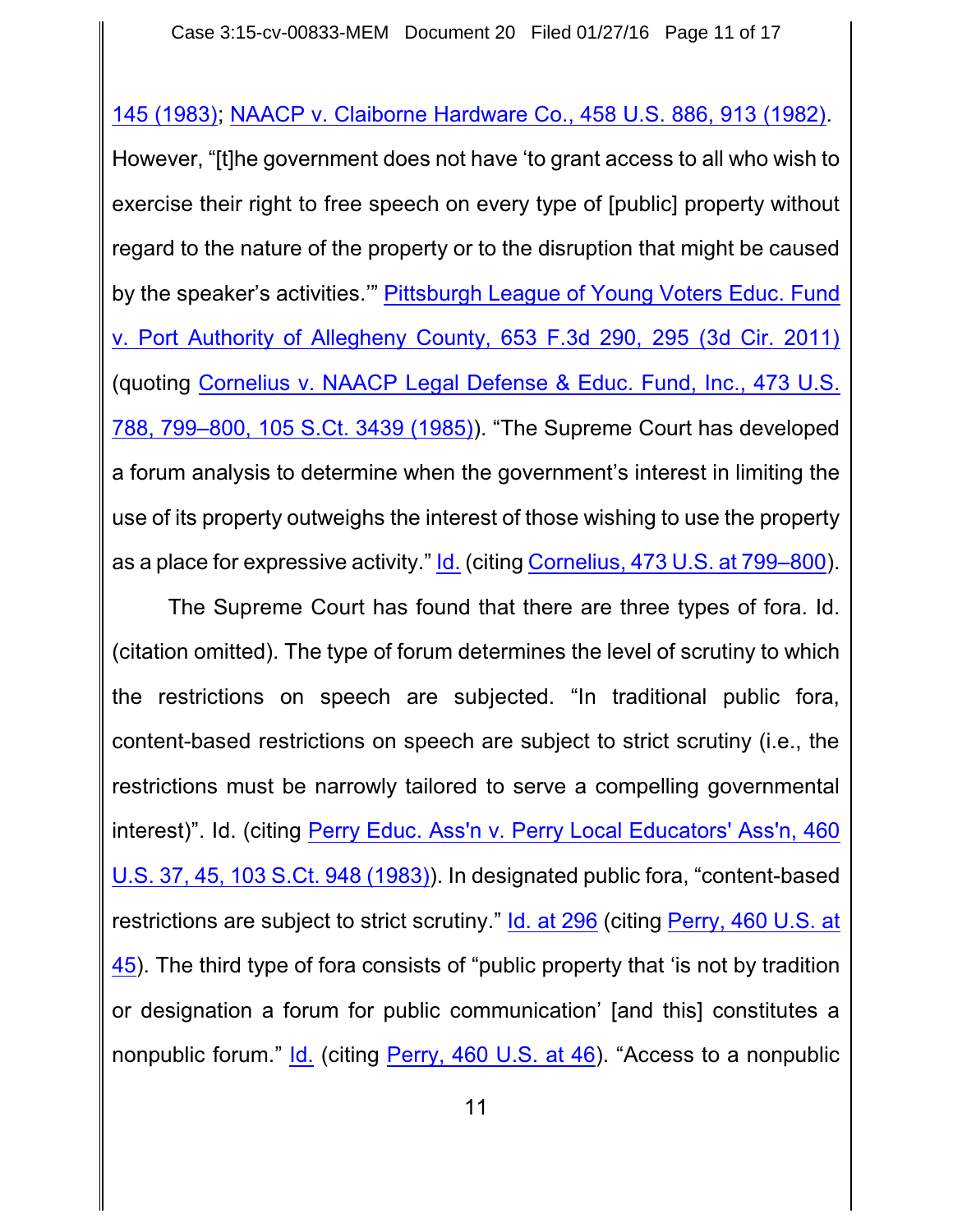forum can be restricted so long as the restrictions are reasonable and viewpoint neutral." [Id.](https://www.westlaw.com/Document/I237348959c1e11d9bdd1cfdd544ca3a4/View/FullText.html?transitionType=Default&contextData=(sc.Default)&VR=3.0&RS=da3.0) (citing [Cornelius,](https://www.westlaw.com/Document/I2356e6f39c1e11d9bdd1cfdd544ca3a4/View/FullText.html?transitionType=Default&contextData=(sc.Default)&VR=3.0&RS=da3.0&fragmentIdentifier=co_pp_sp_780_800) 473 U.S. at 800).

COLTS argues that plaintiff failed to allege facts to support a First Amendment claim under §1983. COLTS moves to dismiss the complaint with prejudice for failure to state a claim on two grounds, namely, that plaintiff's claims fail since COLTS advertising space should be classified as a nonpublic forum and, its advertising policies are viewpoint neutral and reasonable regulations of private advertising in a nonpublic forum. The court finds that a determination as to each ground requires a complete factual record which does not yet exist at this early stage of the case and that COLTS' contentions are premature. Each ground shall now be addressed.

First, COLTS states that the advertising space on its buses and bus stops do not constitute a "traditional" public forum and, as a nonpublic forum, access to its property can be restricted so long as the restrictions are reasonable and viewpoint neutral. COLTS contends that plaintiff's allegations merely show that it intended to create a nonpublic forum or limited public forum, open only to certain kinds of expression and that its polices contained viewpoint neutral criteria for selecting content of ads on its property. COLTS states that the allegations demonstrate that its intention was not to allow ads promoting or attacking religion and that plaintiff was allowed to advertise the name of its organization and its website address.

Second, COLTS states that its restrictions placed upon the advertising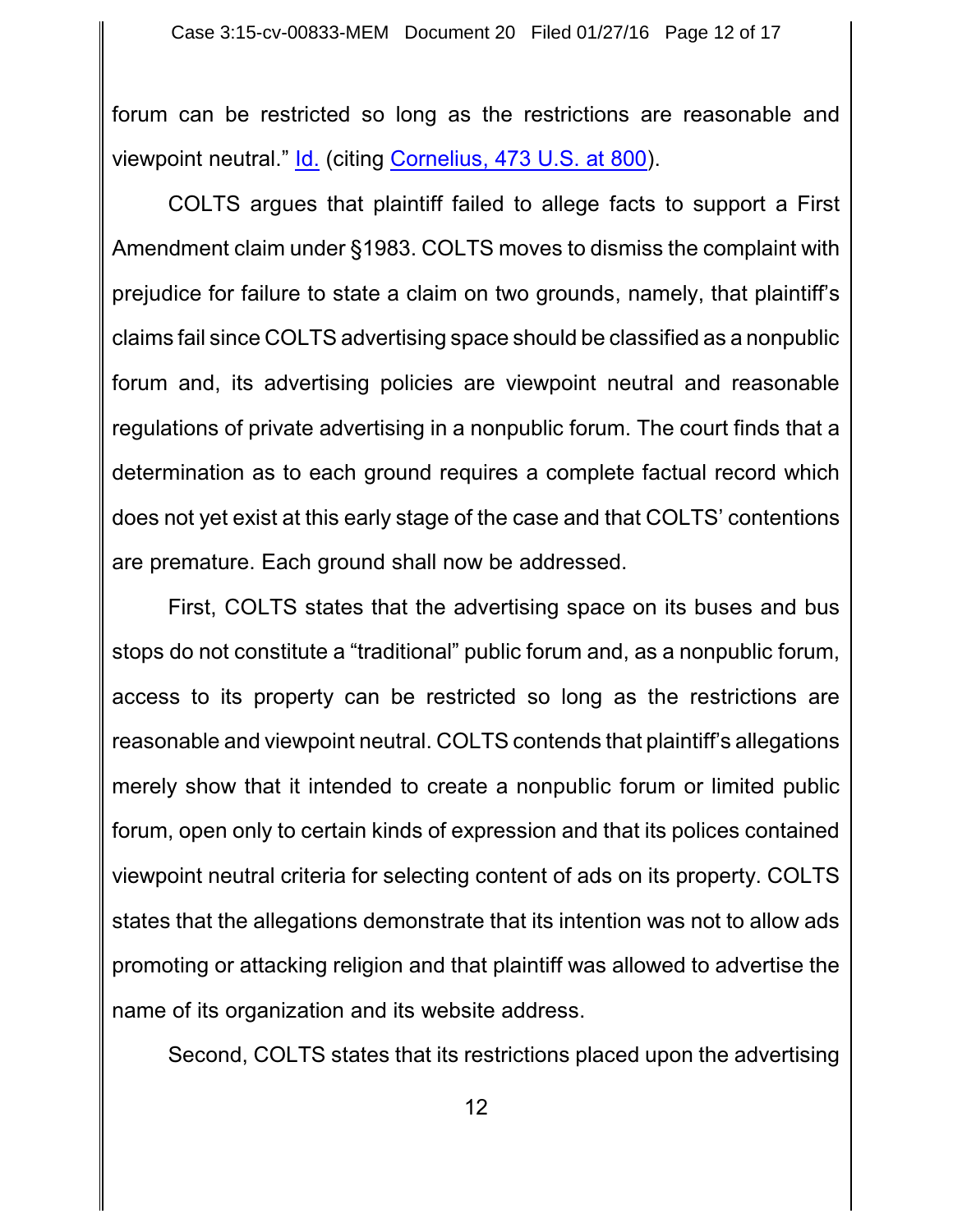space on its property are viewpoint neutral and reasonable in light of the purpose served by the forum, i.e., to raise revenue, and that its policy specifically stated that its intent was not to make its property "a public forum for the dissemination, debate, or discussion of public issues or issues that are political or religious in nature." As such, COLTS states that its policy was not a viewpoint restriction on speech. COLTS contends that as in [Lehman v.](https://www.westlaw.com/Document/I0a4487ea9bf011d991d0cc6b54f12d4d/View/FullText.html?transitionType=Default&contextData=(sc.Default)&VR=3.0&RS=da3.0&fragmentIdentifier=co_pp_sp_780_303) City of [Shaker Heights,](https://www.westlaw.com/Document/I0a4487ea9bf011d991d0cc6b54f12d4d/View/FullText.html?transitionType=Default&contextData=(sc.Default)&VR=3.0&RS=da3.0&fragmentIdentifier=co_pp_sp_780_303) 418 U.S. 298, 303-04, 94 S. Ct. 2714 (1974), it "consciously has limited access to its transit system advertising space in order to minimize chances of abuse, the appearance of favoritism, and the risk of imposing upon a captive audience."

Third, COLTS states that the restrictions in its polices are reasonable. COLTS states that the purpose of its property, namely, buses, bus stops and literature, is to provide safe and reliable public transportation as well as a safe and welcoming environment on its buses for the public, and that it is not its intent to allow its property to become a forum for debate on political or religious issues.

Plaintiff counters that COLTS' advertising space on its busses, literature, and bus stops should be classified as designated public fora. Designated public fora "consist of public property 'that has not traditionally been regarded as a public forum' but that the government has intentionally opened up for use by the public as a place for expressive activity." [Pittsburgh](https://www.westlaw.com/Document/I05efcc1ebf8211e086cdc006bc7eafe7/View/FullText.html?transitionType=Default&contextData=(sc.Default)&VR=3.0&RS=da3.0&fragmentIdentifier=co_pp_sp_506_296) League of [Young Voters](https://www.westlaw.com/Document/I05efcc1ebf8211e086cdc006bc7eafe7/View/FullText.html?transitionType=Default&contextData=(sc.Default)&VR=3.0&RS=da3.0&fragmentIdentifier=co_pp_sp_506_296) Educ., 653 F.3d at 296 (quoting Pleasant [Grove City](https://www.westlaw.com/Document/Ib9361e01034211deb5cbad29a280d47c/View/FullText.html?transitionType=Default&contextData=(sc.Default)&VR=3.0&RS=da3.0&fragmentIdentifier=co_pp_sp_708_1132)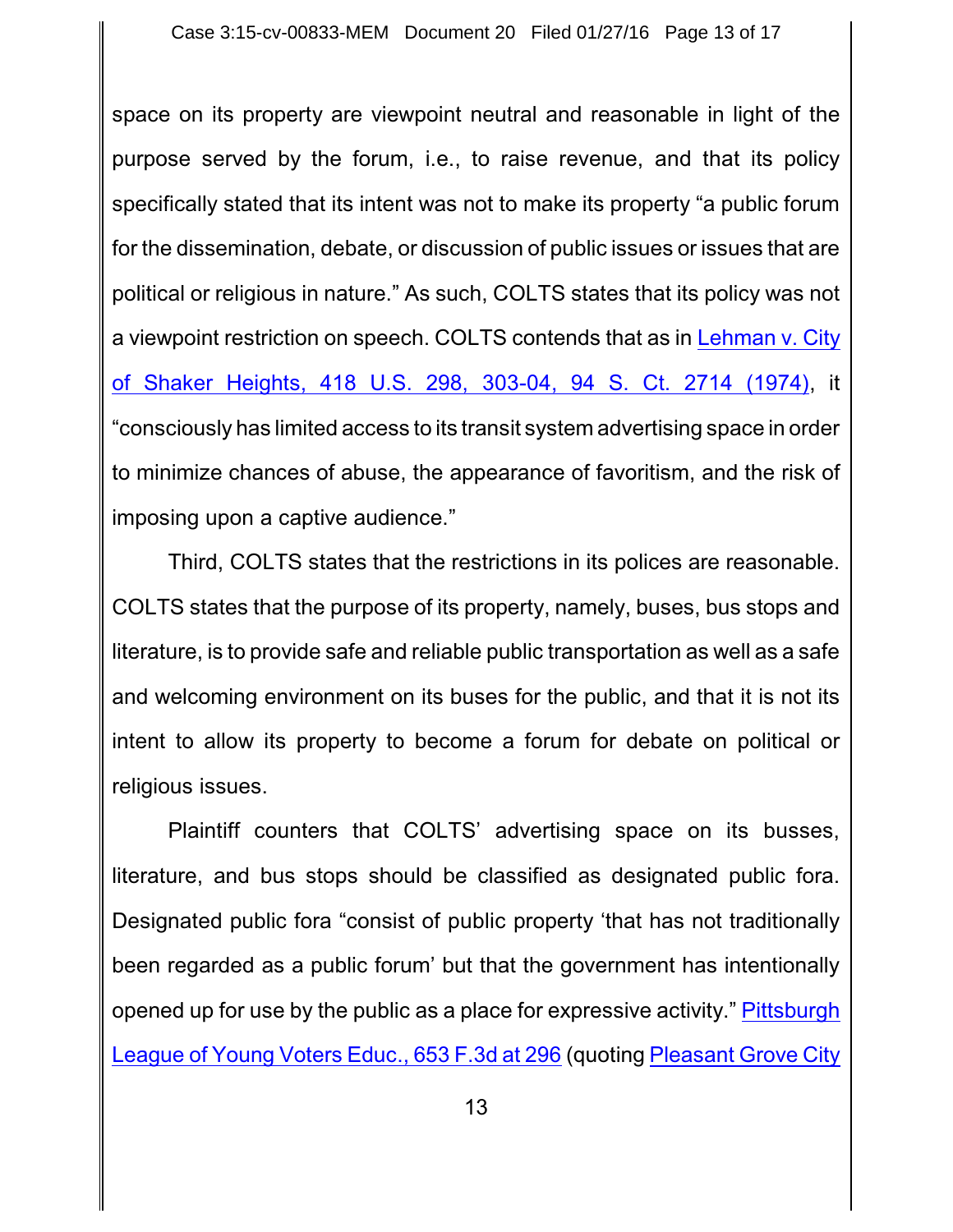v. Summum, 555 U.S. 460, 129 S.Ct. 1125, 1132 (2009)). As mentioned, content-based speech restrictions in a designated public forum are subject to strict scrutiny. [Id.](https://www.westlaw.com/Document/Ib9361e01034211deb5cbad29a280d47c/View/FullText.html?transitionType=Default&contextData=(sc.Default)&VR=3.0&RS=da3.0) Plaintiff alleges that COLTS rejected its advertisements because of their content and viewpoint and, it facially challenges COLTS' polices as being in violation of the First and Fourteenth Amendments. Plaintiff contends that COLTS' advertising space should be classified as a designated public forum and that its policies should be subjected to a strict scrutiny analysis. COLTS argues that its advertising space constitutes a nonpublic forum and that its polices are reasonable and viewpoint neutral.

A determination as to whether COLTS' advertising space is a designated public forum requires the court to engage in a fact-specific analysis of the forum itself. Christ's [Bride Ministries,](https://www.westlaw.com/Document/Ie9062769944111d9bdd1cfdd544ca3a4/View/FullText.html?transitionType=Default&contextData=(sc.Default)&VR=3.0&RS=da3.0&fragmentIdentifier=co_pp_sp_506_248) Inc. v. Se. Pa. Transp. Auth., 148 F.3d 242, [248-52 \(3d Cir.](https://www.westlaw.com/Document/Ie9062769944111d9bdd1cfdd544ca3a4/View/FullText.html?transitionType=Default&contextData=(sc.Default)&VR=3.0&RS=da3.0&fragmentIdentifier=co_pp_sp_506_248) 1998) (To determine whether the government agency clearly and deliberately opened its advertising space to the public, courts must examine not only the agency's policies, but also its practices in using the space, and the nature of the space and its compatibility with expressive activity). As such, COLTS' written policies alone are not sufficient to determine whether COLTS has created a designated public forum on its advertising space. In light of the type of inquiry required to determine whether the space at issue constitutes a designated public forum or a nonpublic forum and since the factual record is not yet developed, the court finds that it is premature to try and classify the proper forum at this stage of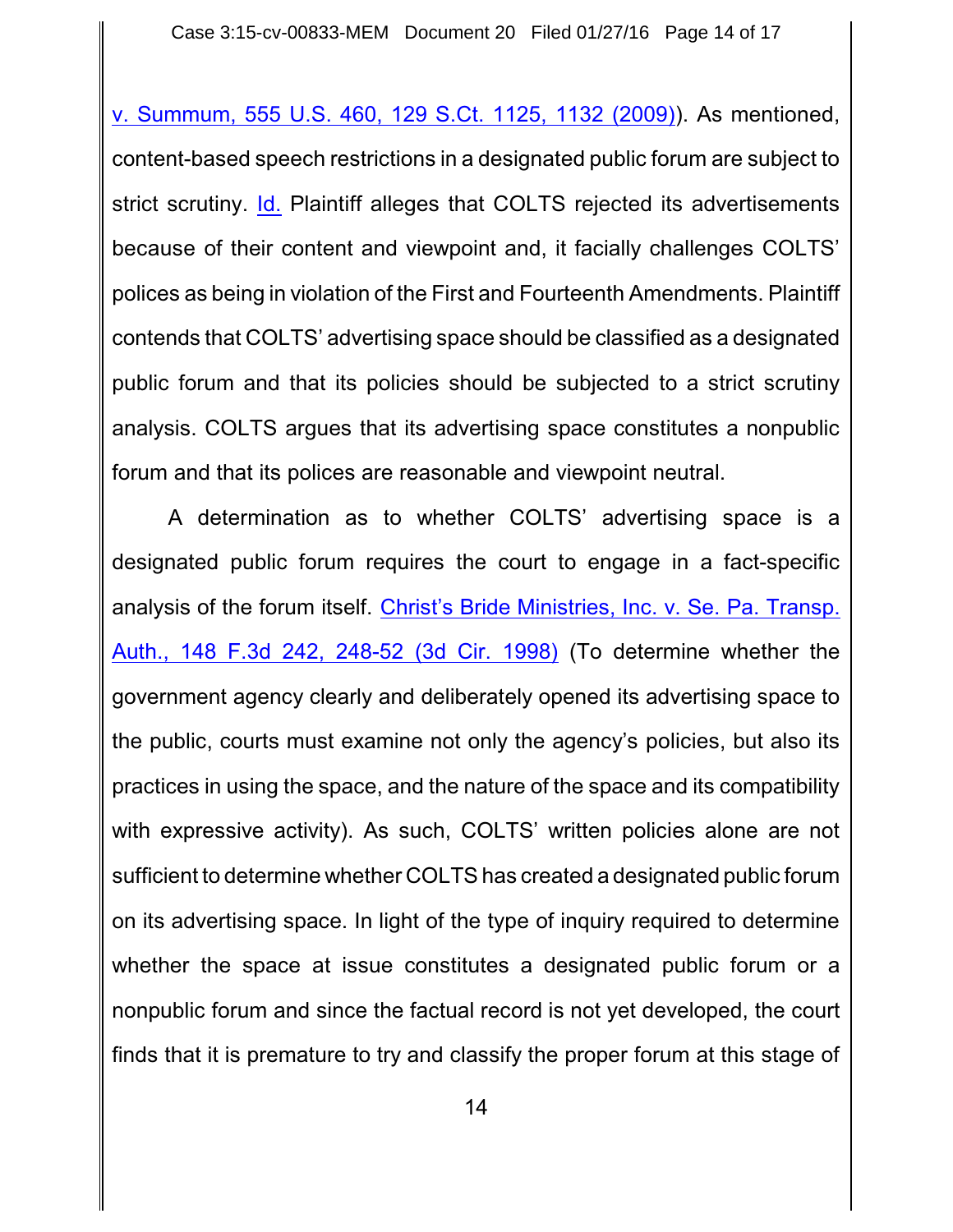the case. Thus, since the appropriate forum classification cannot yet be determined and such determination requires a fully developed record, the court is unable to determine whether the strict scrutiny analysis applies and whether COLTS' policies are in violation of the First Amendment. Therefore, the court will deny COLTS' motion regarding plaintiff's First Amendment claims.

Moreover, plaintiff has alleged viewpoint discrimination by COLTS. Plaintiff has alleged sufficient facts to support a plausible claim that COLTS was rejecting its ads because it disagreed with the underlying ideology of atheism which plaintiff's speech expressed. "Viewpoint discrimination occurs when the government 'targets not subject matter, but particular views taken by speakers on a subject.'" [Pittsburgh League of](https://www.westlaw.com/Document/I05efcc1ebf8211e086cdc006bc7eafe7/View/FullText.html?transitionType=Default&contextData=(sc.Default)&VR=3.0&RS=da3.0&fragmentIdentifier=co_pp_sp_506_296) Young Voters Educ., 653 [F.3d at](https://www.westlaw.com/Document/I05efcc1ebf8211e086cdc006bc7eafe7/View/FullText.html?transitionType=Default&contextData=(sc.Default)&VR=3.0&RS=da3.0&fragmentIdentifier=co_pp_sp_506_296) 296 (quoting Rosenberger v. [Rector & Visitors](https://www.westlaw.com/Document/Ia48c6e8c9c4a11d991d0cc6b54f12d4d/View/FullText.html?transitionType=Default&contextData=(sc.Default)&VR=3.0&RS=da3.0&fragmentIdentifier=co_pp_sp_780_829) of Univ. of Va., 515 U.S. 819, 829, 115 S.Ct. [2510 \(1995\)](https://www.westlaw.com/Document/Ia48c6e8c9c4a11d991d0cc6b54f12d4d/View/FullText.html?transitionType=Default&contextData=(sc.Default)&VR=3.0&RS=da3.0&fragmentIdentifier=co_pp_sp_780_829)).

Plaintiff has alleged that COLTS allowed several religious groups to place ads on its properties as well as other types of ads which were in violation of its policy. Plaintiff alleges that COLTS unevenly enforced its policies and it abused its discretion by favoring certain groups, such as groups that were religious in nature, over others. No doubt that if a governmental body like COLTS allows speech on a certain subject regardless of the forum, it must accept all viewpoints on the subject, including those that it disfavors or finds unpopular. *See* [Pittsburgh League of](https://www.westlaw.com/Document/I05efcc1ebf8211e086cdc006bc7eafe7/View/FullText.html?transitionType=Default&contextData=(sc.Default)&VR=3.0&RS=da3.0&fragmentIdentifier=co_pp_sp_506_296) Young Voters Educ.,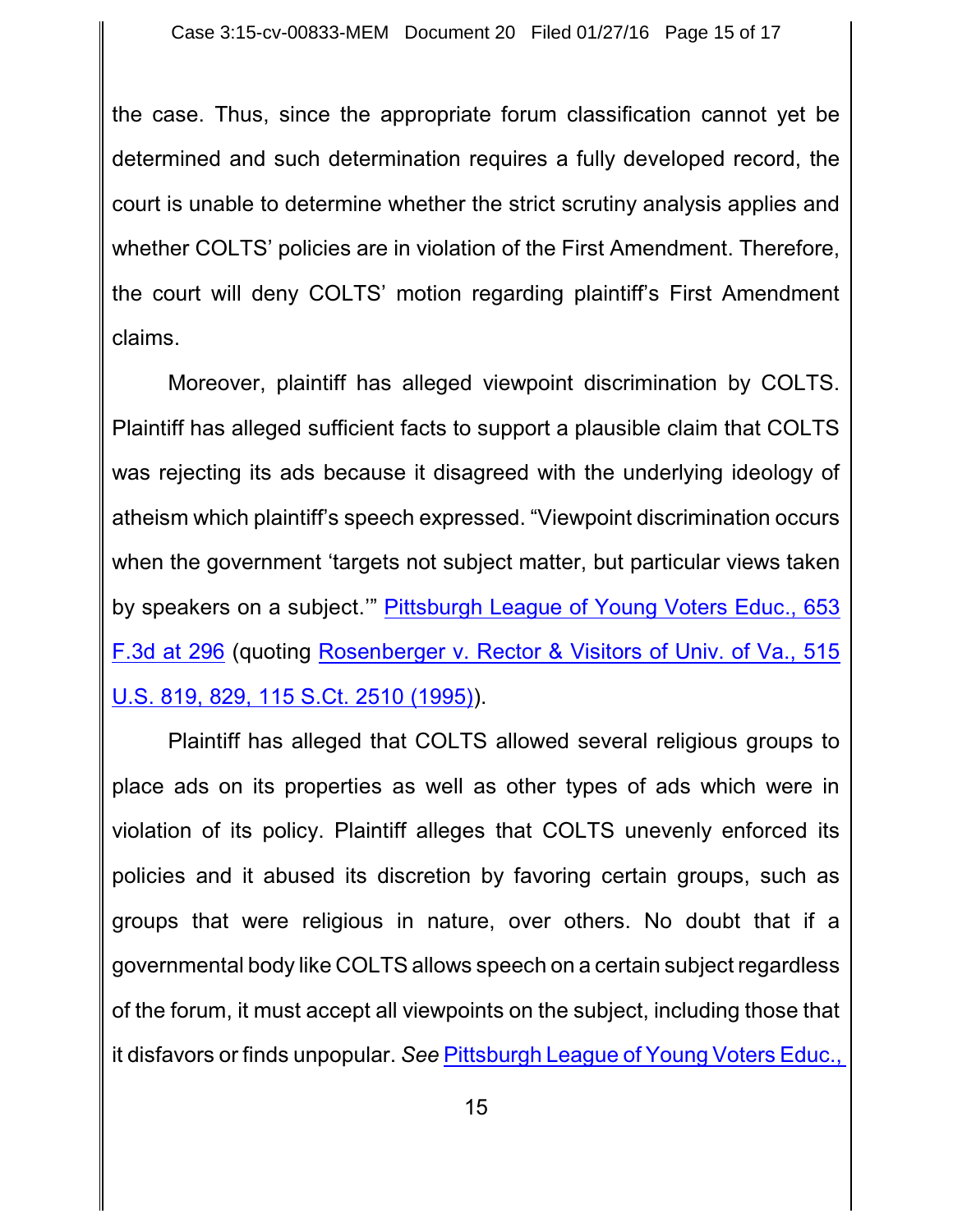653 F.3d at 296. Plaintiff has essentially alleged that COLTS did not fairly enforce its policy to preclude all advertisements, regardless of their viewpoint concerning the existence or nonexistence of a supreme deity and did in fact permit advertisements promoting religion. As stated, plaintiff also alleges that prior to its attempt to advertise, COLTS had an electric sign on the front of one of its buses stating "God Bless America." Further, plaintiff alleged that up until the time that it sought to advertise, COLTS accepted every ad that was presented to it, including ads that violated its own policies. Thus, plaintiff alleges that COLTS has permitted the display of religious advertisements recognizing certain churches and groups. As such, plaintiff maintains that COLTS' policies were not enforced in a content neutral manner and that COLTS was not consistent in its application of its policies. Plaintiff also points out that COLTS' actual practices show a different intent than the intent reflected in its written policies. All of these issues require a developed factual record.

While CLOTS states that "[t]he allegations of plaintiff's Complaint fail to establish that COLTS ever accepted an advertisement promoting or attacking any religion", and that plaintiff's complaint fails to identify specific details, on a motion to dismiss, the court accepts as true the complaint's allegations that COLTS did allow ads promoting religion without evidentiary proof. COLTS may be able to present this argument at a later time after discovery is concluded. Thus, the court will deny COLTS' motion regarding plaintiff's